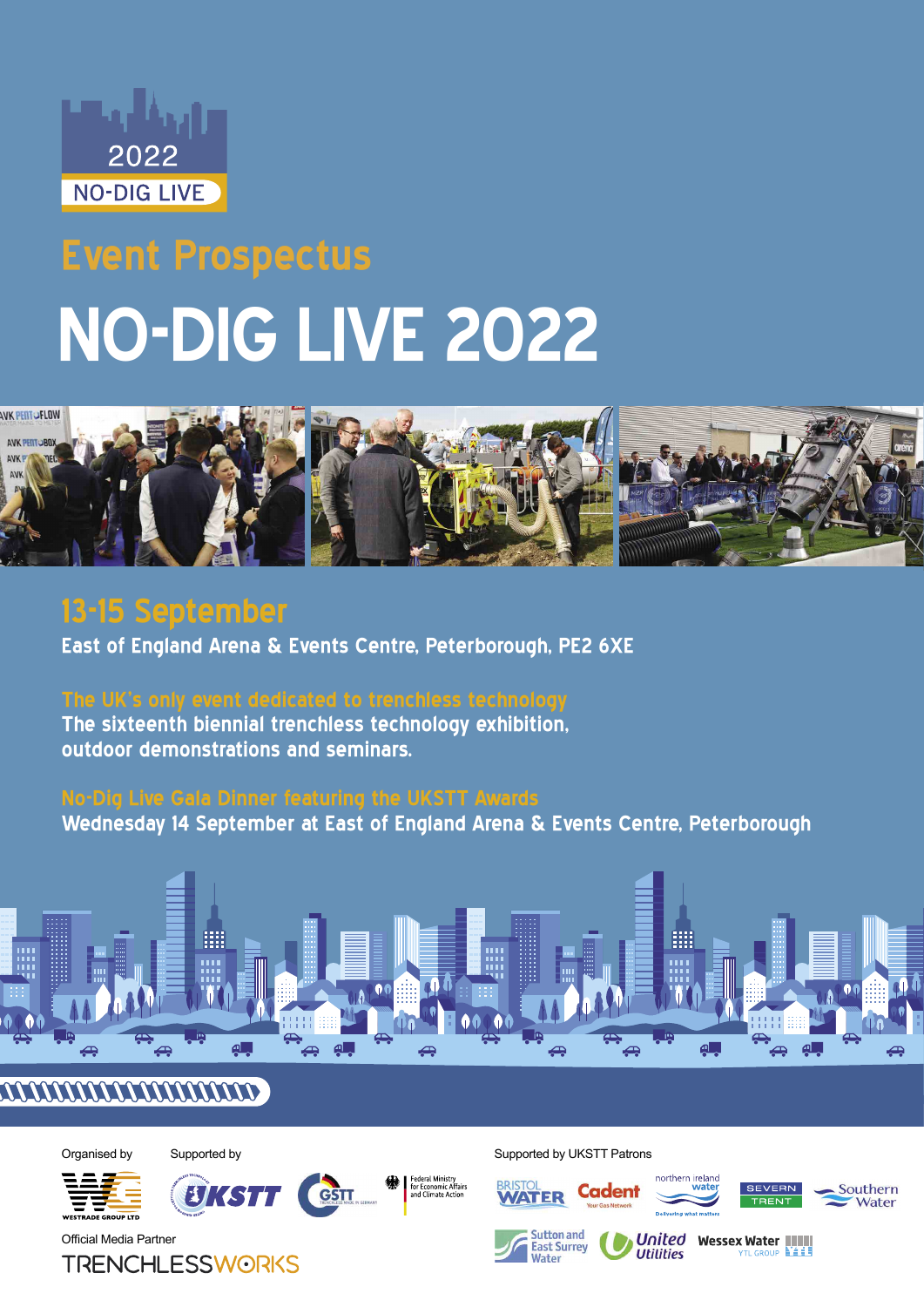| <b>Indoor - Shell Scheme</b><br>UKSTT Member: £267 per $m^2$ Non Member: £280 per $m^2$       |                    |
|-----------------------------------------------------------------------------------------------|--------------------|
| Indoor – Space Only (min 18 $m2$ )<br>UKSTT Member: £246 per $m^2$ Non Member: £255 per $m^2$ |                    |
| Outdoor - Single Plot 10m x 9m<br>UKSTT Member: £3,000                                        | Non Member: £3,400 |
|                                                                                               |                    |



Visitors to the free-to-attend event will once again witness its continued evolution. In addition to showcasing the latest product innovation and thought leadership from around the world, the show will incorporate a number of new developments to cement its position as the flagship event for the UK and international trenchless sector.

### **No-Dig Live is the must-attend event for anyone involved in the installation or refurbishment of underground utilities including underground infrastructure and pipelining. The show will return to the East of England Arena & Events Centre, 13-15 September 2022.**

No-Dig Live is not just another exhibition. It is the only forum in the UK where manufacturers and suppliers can display and demonstrate products in a working environment to an audience which is truly focused on trenchless technology.

#### **All participation costs include:** Stand cleaning

- $\blacksquare$  Supplies of promotional material
- $\blacksquare$  Exhibitor service manual
- **n** Editorial entry in Show Guide
- **n** General security

Organised by the highly respected sector specialists, Westrade Group, the biennial event continues to sustain impressive growth attracting 2000 visitors in 2021.

> **Note:** All prices are subject to VAT at the current rate. EU Countries - Companies registered for VAT in the European Union are exempt, providing a VAT number is supplied.

#### **EXHIBITION RATES**

- The UK's only event dedicated to the high growth trenchless technology sector
- An opportunity to display and demonstrate products to a highly targeted audience from over 30 countries
- **n** Proven ability to generate sales and deliver return on investment
- $\blacksquare$  Excellent opportunity to build brand profile and engage with the sector's premier decision makers
- $\blacksquare$  Demonstrate innovation and thought leadership as part of our conference programme
- $\blacksquare$  Continued evolution delivered by sector specialist Westrade Group who bring over 30 years' experience
- $\blacksquare$  The only UK event supported by the UKSTT and their patrons
- $\blacksquare$  Organised by Westrade Group the world's longest established specialists in trenchless technology events since the first ever No-Dig event held in the UK in 1985
- $\blacksquare$  The biennial event continues to sustain impressive growth attracting 2000 visitors in 2021.

As has been the case in previous years, exhibition space at No-Dig Live 2022 is expected to sell out quickly. Please book early to secure your desired size and location. Members of UKSTT are once again offered preferential rates. Non-members should contact UKSTT for membership information to obtain the best rates.

#### **Not included in participation costs:**

- **n** Insurance of exhibits
- $\blacksquare$  Mechanical/heavy lifting ■ Shipment of goods to
- venue
- **n** Furniture
- **includes:**
- **N** Walls **n** Carpet
- 
- **n** Fascia name board

#### **WHY EXHIBIT?**

**n** Lighting & electrical package (Furniture is not included)

#### **VISITOR PROFILE**

Since its launch in 1985, No-Dig Live has demonstrated its ability to attract high calibre domestic and international decision makers. As the UK's only event focus on trenchless technology the show ensures a diverse audience including engineers, consultants and contractors involved in all aspects of the installation or refurbishment of underground utilities.



**Comprehensive conference programme in conjunction with** 

> In 2021 the show attracted 2000 visitors from 30 countries making it the must-attend event for any business operating in the trenchless sector. Visitors are drawn from a wide range of sectors including:

- $\blacksquare$  Utility personnel water, sewerage, telecoms, electricity, oil and gas
- **n** Contractors
- **n** Government officers
- $\blacksquare$  City planners
- **n** Governors and mayors
- Civil engineering consultants
- $\blacksquare$  Research organisations
- **N** UKSTT and society members

#### **NO-DIG LIVE 2022**

No-Dig Live prides itself on reflecting the innovation and creativity demonstrated by the trenchless community. As a result, 2022 will include a number of features designed to add value and increase the opportunity for meaningful engagement between exhibitors and visitors.

#### **UKSTT GALA DINNER & ANNUAL AWARDS**



#### **Shell Scheme package**

**Space Only:** Please note that this is 'raw space' and does not include any items listed above (i.e. walls, carpet, lighting)

#### **SITE OVERVIEW**



Following the huge success of last year's event, Westrade is also pleased to announce the 4th Gala Dinner on the Wednesday night of No-Dig Live, which will once again feature the UKSTT Annual Awards. On arrival, guests will enjoy a champagne reception before sitting down to enjoy a lavish 3 course meal, spectacular live entertainment and much more!

The event, which is attended by over 400 people, will showcase and recognise this year's best performing and most innovative trenchless technologies from across the world.

#### **VENUE**

No-Dig Live 2022 will once again be held at the hugely popular East of England Arena & Events Centre, which has a rich history of staging outstanding events.

The venue is easily accessible to visitors travelling by car, public transport, train and plane, making it convenient and easy to access from anywhere in the UK and overseas. A wide range of hotels are also located nearby.

Once on-site, exhibitors and visitors will benefit from a state-of-the-art indoor exhibition hall with adjacent demonstration grounds, together with first class seminar facilities. The venue also offers ample free car parking and free Wi-Fi for all visitors and exhibitors.

#### **TRENCHLESS WORKS**

No-Dig Live organisers, Westrade Group publish Trenchless Works, a multi-media platform bringing together online the very best in news, opinion and views from across the UK and International Trenchless Technology sector. Our channels include live and digital events, a monthly magazine, website and Trenchless Works TV.

The combination of a multi-media platform and worldwide Trenchless events provides a unique proposition and opportunity for companies to stay engaged and connected to the Trenchless community 365 days a year, 24 hours a day. Trenchless Works is also the official Media Partner for UKSTT, and the official publication of the International Society for Trenchless Technology, ISTT and supported by Pipeline Industries Guild.

**www.trenchless-works.com**